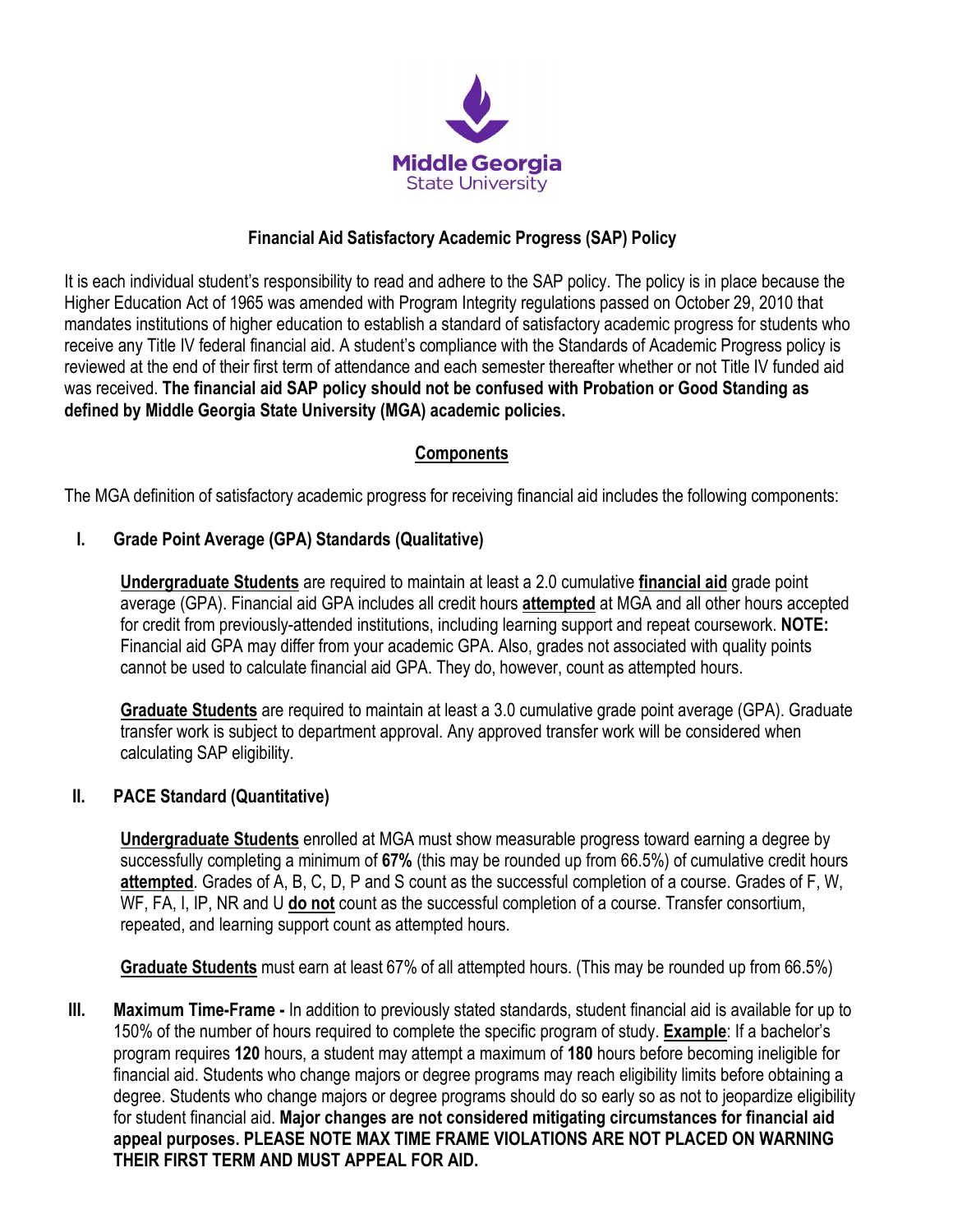IV. **Students Seeking Subsequent Degrees-** Students who already have a degree and are seeking another degree will be given additional time for completion of their new program. Students may not exceed 150% timeframe for both programs. Students exceeding these hours or pursuing a  $3<sup>rd</sup>$  degree will be placed on Suspension and must appeal to have their eligibility determined (students with this circumstance should contact the Office of Financial Aid directly).

| <b>PROGRAM</b>                           | <b>MAXIMUM ATTEMPTED HOURS ALLOWED</b>                                                |
|------------------------------------------|---------------------------------------------------------------------------------------|
| Certificates                             | 150% of the certificate's required hours                                              |
| <b>First Associate Degree</b>            | 90 semester hours or 150% of required hours                                           |
| <b>First Bachelor Degree</b>             | 180 semester hours                                                                    |
| Second Associate Degree                  | 150 semester hours (90+60=150)                                                        |
| Second Bachelor Degree                   | 270 semester hours (180+90=270)                                                       |
| Bachelor Degree Seeking Associate Degree | 240 semester hours (180+60=240)                                                       |
| Graduate Degree                          | 150% of the program's required hours                                                  |
| All Other Programs of Study              | Determined based on prior credentials andcurrent<br>program requirements              |
| Second Graduate Degree                   | Determined on Case-by-Case basis<br>(Ex: Second Master's Degree, Masters to Doctoral) |

## **\*\*\* THE MAXIMUM LENGTH OF STUDY CANNOT EXTEND BEYOND COMPLETION OF COURSES REQUIRED FOR THE DEGREE OR CERTIFICATE PROGRAM \*\*\***

# **Review Process**

**At the BEGINNING of your first term at MGA and each subsequent semester**, the Office of Financial Aid will determine whether the student has successfully completed the minimum expected number of hours with the required GPA and shown progression toward their current program of study. This review will include all hours attempted during the students' attendance period at MGA, as well as transfer hours. If after this review a student is not making SAP according to Grade Point Average (qualitative) or PACE (quantitative) standards, their status will be changed to **Warning**. If at the end of their first term students do not meet policy, their aid will be suspended. Student does have the option to appeal to have aid reinstated. Students who become ineligible due to **Maximum-Time Frame component will have their aid suspended**, and they will not be eligible to receive additional financial aid unless an appeal is submitted and approved.

**Transfer Students**- Transfer students will have their status calculated at the entry of their first term of attendance and each term thereafter. All hours accepted as credit will be counted in this attempt. The GPA calculation is also cumulative. If the students are not meeting the policy, students will be placed on financial aid Warning. If at the end of their first term students do not meet policy, their aid will be suspended. Student does have the option to appeal to have aid reinstated.

**Learning Support** - Only 30 attempted semester hours of remedial classes can be funded by Title IV. After 30 hours, those credits cannot be counted towards a student's enrollment status. Most state aid programs will not fund remedial coursework.